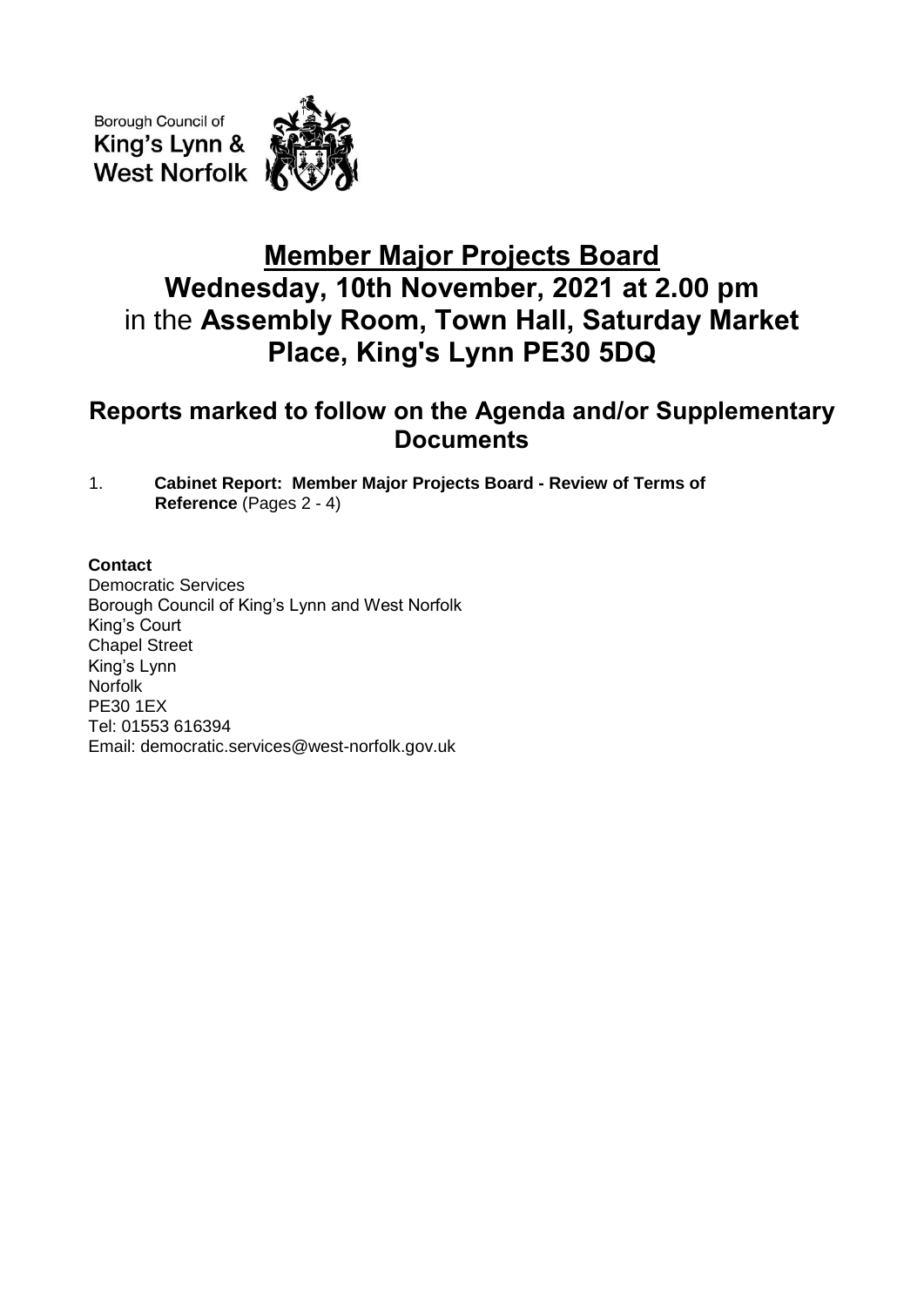## **Major Projects Programme [November 2021]**

| No.            | <b>Heading</b>         | <b>Scheme</b>        | <b>Description</b>                                        | <b>Strategic fit</b>          | <b>Cabinet date(s)</b> | <b>Lead Portfolio</b> |
|----------------|------------------------|----------------------|-----------------------------------------------------------|-------------------------------|------------------------|-----------------------|
| $\mathbf{1}$   | Carbon                 | <b>RE:Fit Scheme</b> | Phase 1 - energy efficiency schemes - streetlighting to   | - Part of Climate Change      | 21 September           | Environment           |
|                | Reduction              |                      | be completed                                              | Strategy & Action Plan to     | 2021                   |                       |
|                | Strategy               |                      | Phase 2 - carbon reduction schemes - funded by grant      | Cabinet Sept 2021             |                        |                       |
|                |                        |                      | of £3.8m from Public Sector Decarbonisation Scheme        | - Grant funding accepted      |                        |                       |
|                |                        |                      | (PSDS), covers various works over 9 sites.                |                               |                        |                       |
| $\overline{2}$ | <b>NORA &amp;</b>      | Road                 | Infrastructure - roads and services. Funded via           | - Helps deliver strategic     | 24 September           | Development &         |
|                | <b>Enterprise Zone</b> | infrastructure and   | Business Rates - deal with LEP and other Norfolk LA's     | employment development        | 2019                   | Regeneration          |
|                |                        | utilities            | via Business Rates scheme. Site commencement              | land                          |                        |                       |
|                |                        |                      | anticipated early 2022.                                   | - Contractually committed     |                        |                       |
| 3              | <b>NORA &amp;</b>      | Development of       | Phase 1 - Spec Build Units                                | - Delivery of business        | 24 September           | Development &         |
|                | <b>Enterprise Zone</b> | spec units           | Will deliver 2no. 5,000 sqft. Offices and 2no. 10,000     | premises to accommodate       | 2019                   | Regeneration          |
|                |                        |                      | sqft. light industrial units. Earthworks commenced        | local or other businesses     |                        |                       |
|                |                        |                      | Summer 2021. Main contract to commence Autumn             | - Contractually committed     |                        |                       |
|                |                        |                      | 2021. LEP Funding Agreement in place.                     |                               |                        |                       |
| $\mathbf w$    |                        |                      |                                                           |                               |                        |                       |
|                |                        |                      | Phase 2 - Spec Build Units                                |                               |                        |                       |
|                |                        |                      | 2no. 10,000 sqft. light industrial units - subject to LEP |                               |                        |                       |
|                |                        |                      | funding (TBC). Out to tender Autumn 2021.                 |                               |                        |                       |
| 4              | <b>Major Housing</b>   | NORA <sub>4</sub>    | Mixed tenure scheme total 105 dwellings.                  | - Development partnership     | 4 February 2020        | Development &         |
|                |                        |                      | First units on this development being delivered           | with Lovells to deliver 1,000 |                        | Regeneration          |
|                |                        |                      | December 2021. Completion anticipated May 2023.           | homes                         |                        |                       |
|                |                        |                      |                                                           | - Fits with Corporate         |                        |                       |
|                |                        |                      |                                                           | Business Plan objective no 2  |                        |                       |
| 5              | <b>Major Housing</b>   | Parkway,             | New development of mixed housing.                         | - Development partnership     | 15 June 2021           | Development &         |
|                |                        | Western side, KL     | Currently awaiting determination by planning.             | with Lovells to deliver 1,000 |                        | Regeneration          |
|                |                        |                      |                                                           | homes                         |                        |                       |
|                |                        |                      |                                                           | - Fits with Corporate         |                        |                       |
|                |                        |                      |                                                           | Business Plan objective no 2  |                        |                       |
| 6              | <b>Major Housing</b>   | Salters Road,        | Development of 78 units.                                  | - Development partnership     | 16 March 2021          | Development &         |

Agenda Item 5 Agenda Item 5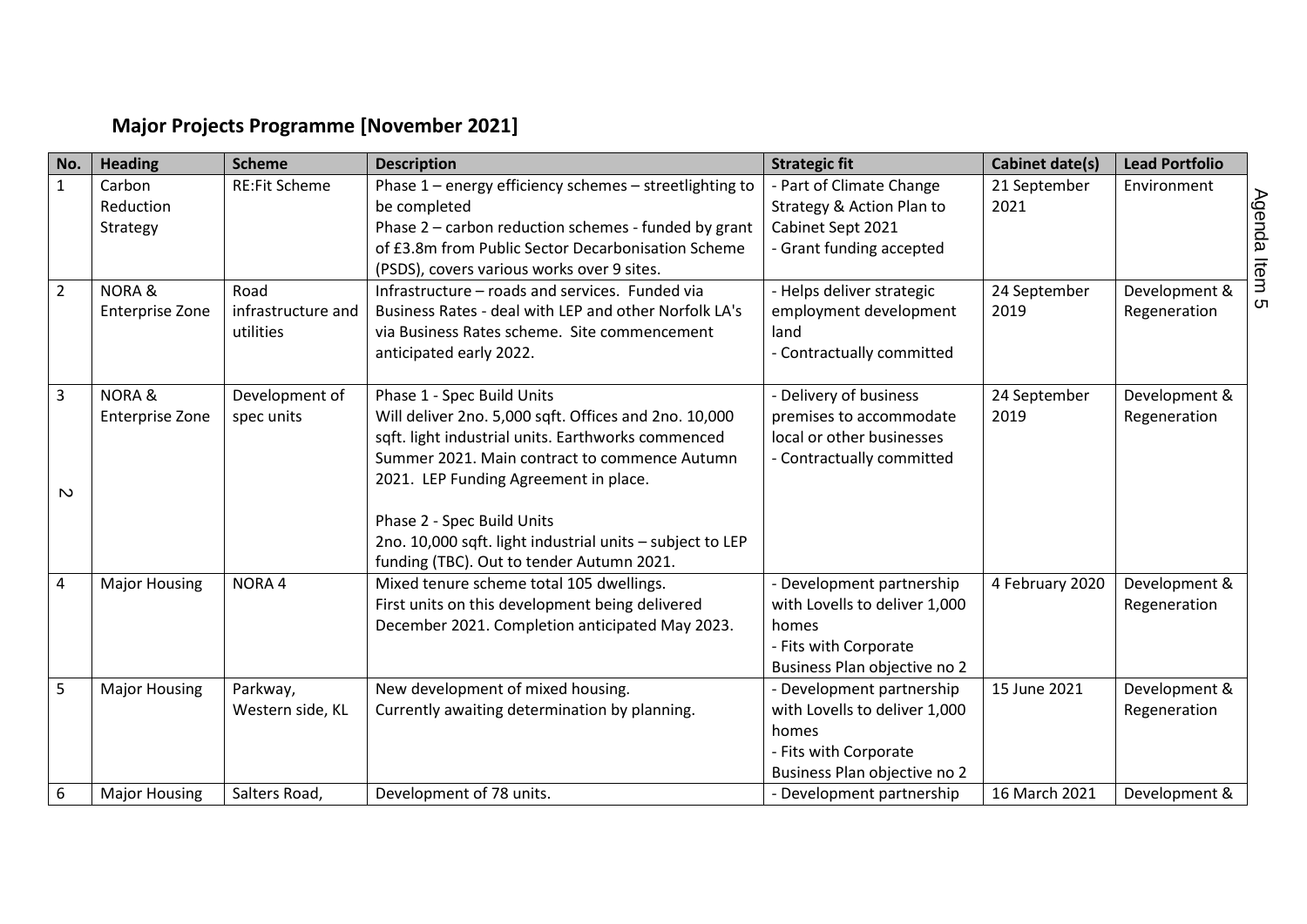| No.            | <b>Heading</b>       | <b>Scheme</b>           | <b>Description</b>                                       | <b>Strategic fit</b>          | <b>Cabinet date(s)</b> | <b>Lead Portfolio</b> |
|----------------|----------------------|-------------------------|----------------------------------------------------------|-------------------------------|------------------------|-----------------------|
|                |                      | King's Lynn (also       | Works have commenced on site.                            | with Lovells to deliver 1,000 |                        | Regeneration          |
|                |                      | known as                |                                                          | homes                         |                        |                       |
|                |                      | Columbia Way)           |                                                          | - Fits with Corporate         |                        |                       |
|                |                      |                         |                                                          | Business Plan objective no 2  |                        |                       |
| $\overline{7}$ | <b>Major Housing</b> | <b>Bus Station and</b>  | Development of 47 units and a new library site.          | - Development partnership     | 2 February 2021        | Development &         |
|                |                      | <b>NCC Library Site</b> | Scheme will also include a 'changing place' as part of   | with Lovells to deliver 1,000 |                        | Regeneration          |
|                |                      | (St Edmunds             | the accessible toilet (public conveniences).             | homes                         |                        |                       |
|                |                      | Terrace),               | Planning achieved earlier in 2021.                       | - Fits with Corporate         |                        |                       |
|                |                      | Hunstanton              |                                                          | Business Plan objective no 2  |                        |                       |
| 8              | <b>Major Housing</b> | Southend Road           | Potential for 32 units, 15% of which need to be          | - Development partnership     | 16 March 2021          | Development &         |
|                |                      | coach / car park,       | affordable. Planning achieved earlier in 2021.           | with Lovells to deliver 1,000 |                        | Regeneration          |
|                |                      | Hunstanton -            |                                                          | homes                         |                        |                       |
|                |                      | potential new           |                                                          | - Fits with Corporate         |                        |                       |
| ω              |                      | development of          |                                                          | Business Plan objective no 2  |                        |                       |
|                |                      | mixed housing.          |                                                          |                               |                        |                       |
| 9              | West Winch           | West Winch.             | BCKLWN taking the lead in an overall collaboration       | - This Growth Area is the     | 13 November            | Development &         |
|                | Growth Area          | 3,500 units             | agreement with the multiple owners of the land           | main allocation for housing   | 2018                   | Regeneration          |
|                |                      | allocated in local      | identified within the Local Plan Allocation to deliver a | in the Local Plan             |                        |                       |
|                |                      | plan.                   | strategic housing allocation. Significant infrastructure |                               |                        |                       |
|                |                      |                         | requirements. Working with NCC and Homes England.        |                               |                        |                       |
|                |                      |                         | Joint BCKLWN & NCC Cabinet briefing took place in        |                               |                        |                       |
|                |                      |                         | October 2021.                                            |                               |                        |                       |
| 10             | Regeneration         | South Gate area         | Redevelopment of gateway site into King's Lynn.          | - Within the Town             | 15 June 2021           | Development &         |
|                |                      | regeneration            | Includes potential acquisition of sites, master-         | Investment Plan (TIP).        |                        | Regeneration          |
|                |                      |                         | planning, road scheme and infrastructure. Cabinet        | - Forms part of HAZ           |                        |                       |
|                |                      |                         | agreement to progress summer 2020. Links to NCC          | programme                     |                        |                       |
|                |                      |                         | Levelling Up Fund application for the roundabout.        | - Funding secured for         |                        |                       |
|                |                      |                         |                                                          | master-planning from BRP      |                        |                       |